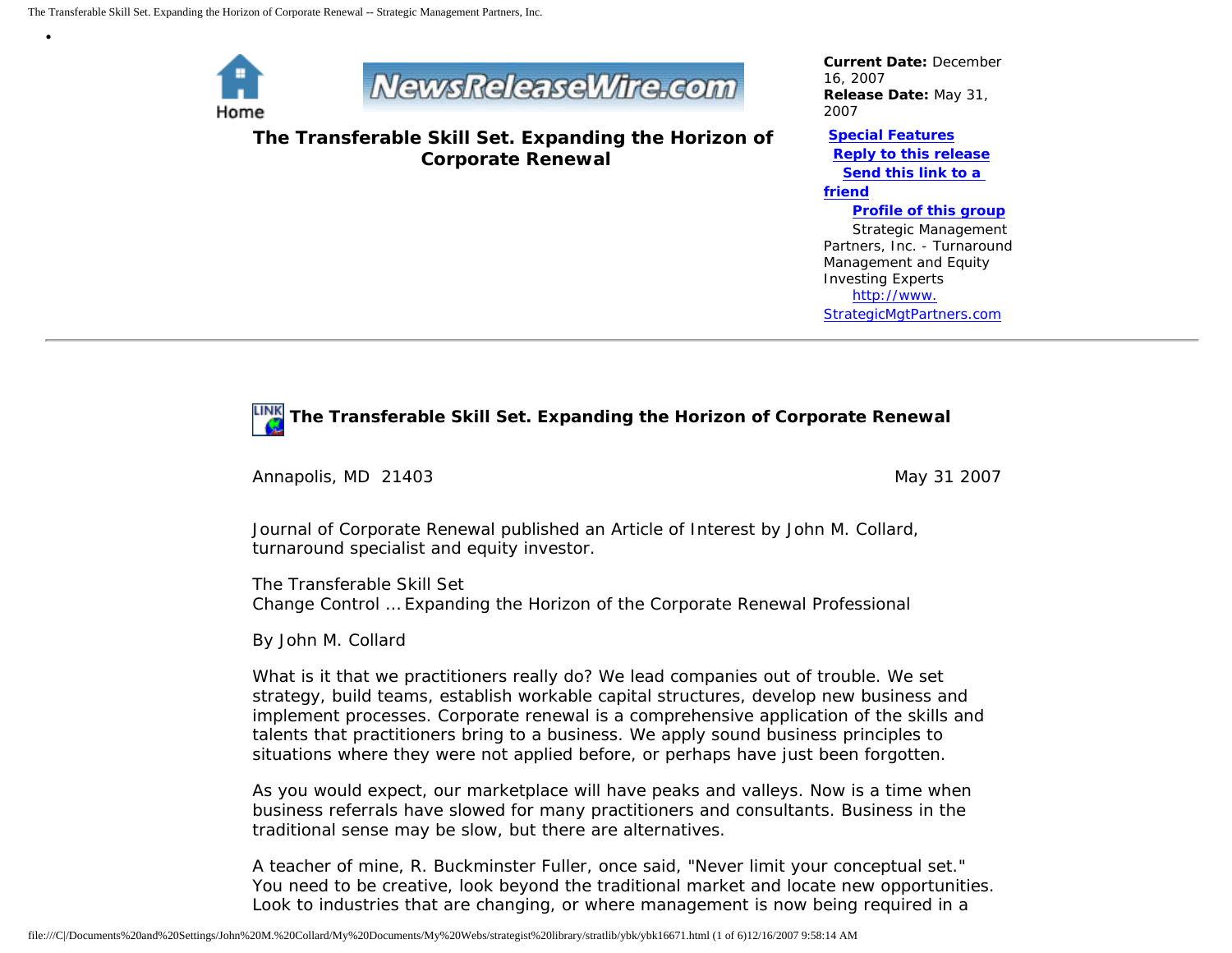different form (e.g., privatization of government operations, deregulated industries, shifts to the commercial sector.) Look also to industries that are undergoing fundamental change in the way they do business. In retail, the shift is toward convenience buying from home and away from stores. In distribution, the shift is away from the direct sales force and toward distributor channels.

When a practitioner, or for that matter, a referral source limits their view of the corporate renewal professional to a turnaround or bankruptcy specialist, they do a disservice to our profession. The skill-set that the experienced corporate renewal professional brings is also basic to helping companies in transition, in need of change or just in need of a "jump-start." The need within the company is the same: a lack of management or process has caused problems. The cause is really of little consequence. The value is in the set of skills properly applied, irrespective of what we may call them.

You must start with leadership. The advantage that you bring is an objective focus, untarnished by the situation at hand. You often bring a perspective that does not reside within the company because the players lack experience with their new situation. You are the teacher, the stakeholders are the pupils, and together you rebuild in a new direction. You effectively manage "change control."

An effective strategy is key to implementing change. In light of the new circumstances, establish a new vision. This direction is distilled into concrete goals and objectives, creating a guide for everyone to follow. Rebuilding momentum is critical to ultimate success.

Build a strong permanent management team within the company to run operations. The value of the company increases sharply with a credible team. Establish continuity in the organization to control change and allow everyone to expect orderly change. A sound infrastructure allows for succession and opportunity.

Establish a workable capital structure. You must create reasons for investors to invest. A sound strategy with a viable marketplace, delivery and production vehicles coupled with a cohesive management team will entice the investment community. Securing new capital becomes much easier when the investor sees high probability of return and a viable exit strategy.

Promote new business into the company. The company must become market driven and satisfy customer needs, and not remain technically or engineering oriented. Selling products and services generates revenue required to grow a business. Shift away from a xenophobic mentality.

Systems and processes should be implemented to control the day-to-day environment, which allows management to run the critical elements of the company. Most managers spend time on tasks where the results would be essentially the same whether managed or not. Cost control and cash management are the usual starting points, and often the only offering from many crisis managers. They should not be. The focus should be on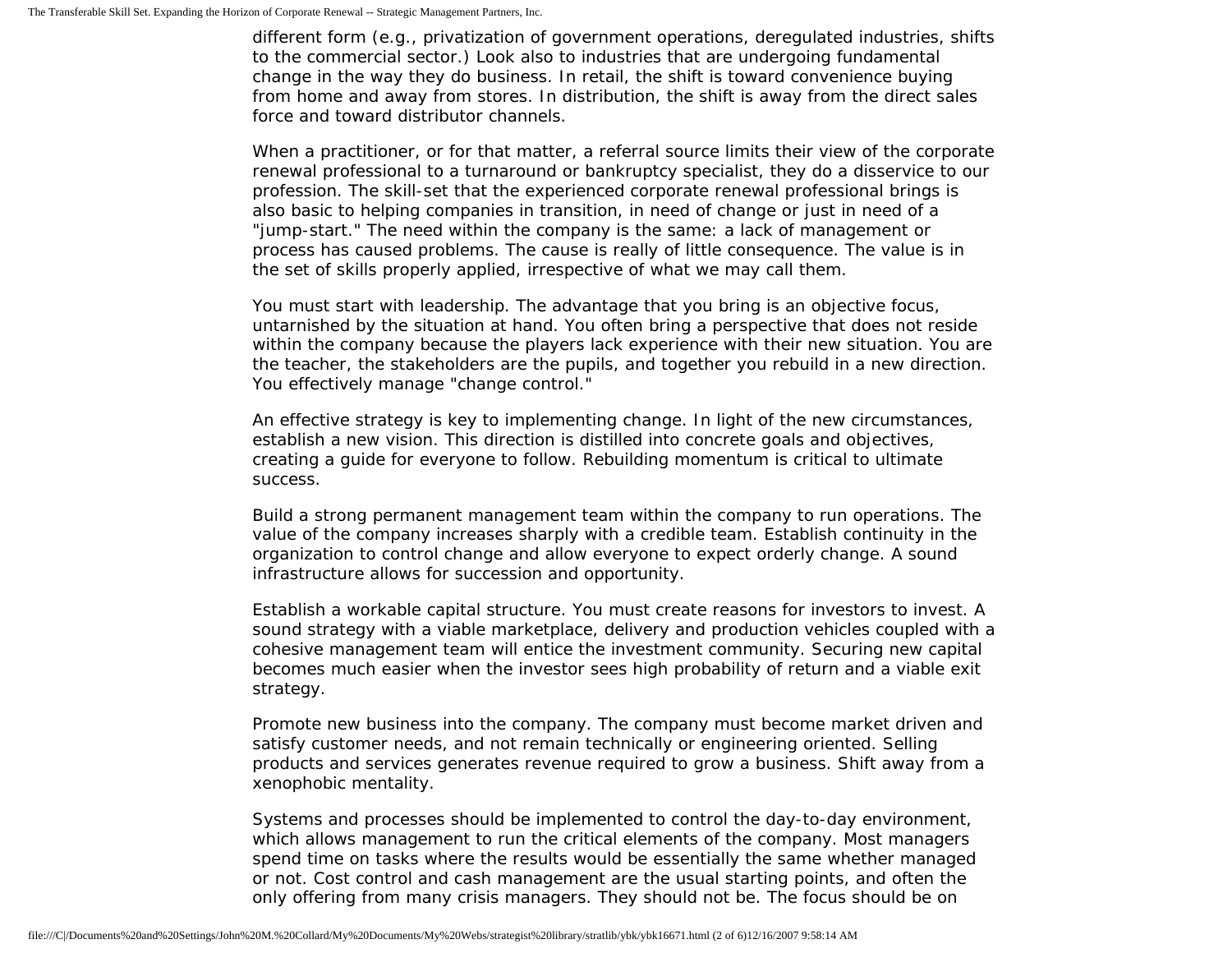enhancing value in the company.

The real benefit to our clients is the understanding and implementation of our skills to solve their problems. They may call what we do by a different name, but the outcome will be the same (e.g., some call it marketing, others business development, others sales, while what it produces is revenue for the company). Learn to market what we do by the terms with which our clients and referral sources are familiar.

Our industry is experiencing changes in the way practitioners do business and the services that we can provide. Please feel free to contact me with your thoughts and ideas at 410-263-9100.

The Transferable Skill Set: [Skill => Derivative]

Bring Leadership => Objective Focus, Teach, Manage Change Control Set Strategy => Vision, Direction, Momentum Build Management Team => Establish Credibility, Continuity, Infrastructure Establish Capital Structure => Create Reasons to Invest, Secure New Capital, Provide Exit Strategies Promote New Business => Market Driven, Sell to Generate Revenues Implement Processes => Manage Cash, Control Costs, Enhance Value

## About the Author

John M. Collard, is Chairman of Annapolis, Maryland-based Strategic Management Partners, Inc. (410-263-9100, [www.StrategicMgtPartners.com](http://www.strategicmgtpartners.com/) ), a nationally recognized turnaround management firm specializing in interim executive leadership, asset recovery, and investing in underperforming companies. He is Past Chairman of the Turnaround Management Association, a Certified Turnaround Professional, and brings 35 years senior operating leadership, \$85M asset recovery, 40+ transactions worth \$780M+, and \$80M fund management expertise to run troubled companies, and advise company boards, litigators, institutional and private equity investors.

Reference:

[Library TMA: The Transferable Skill Set. Change Control.](http://www.turnaround.org/news/letter.asp?objectID=2045) 

[www.StrategicMgtPartners.com](http://www.strategicmgtpartners.com/)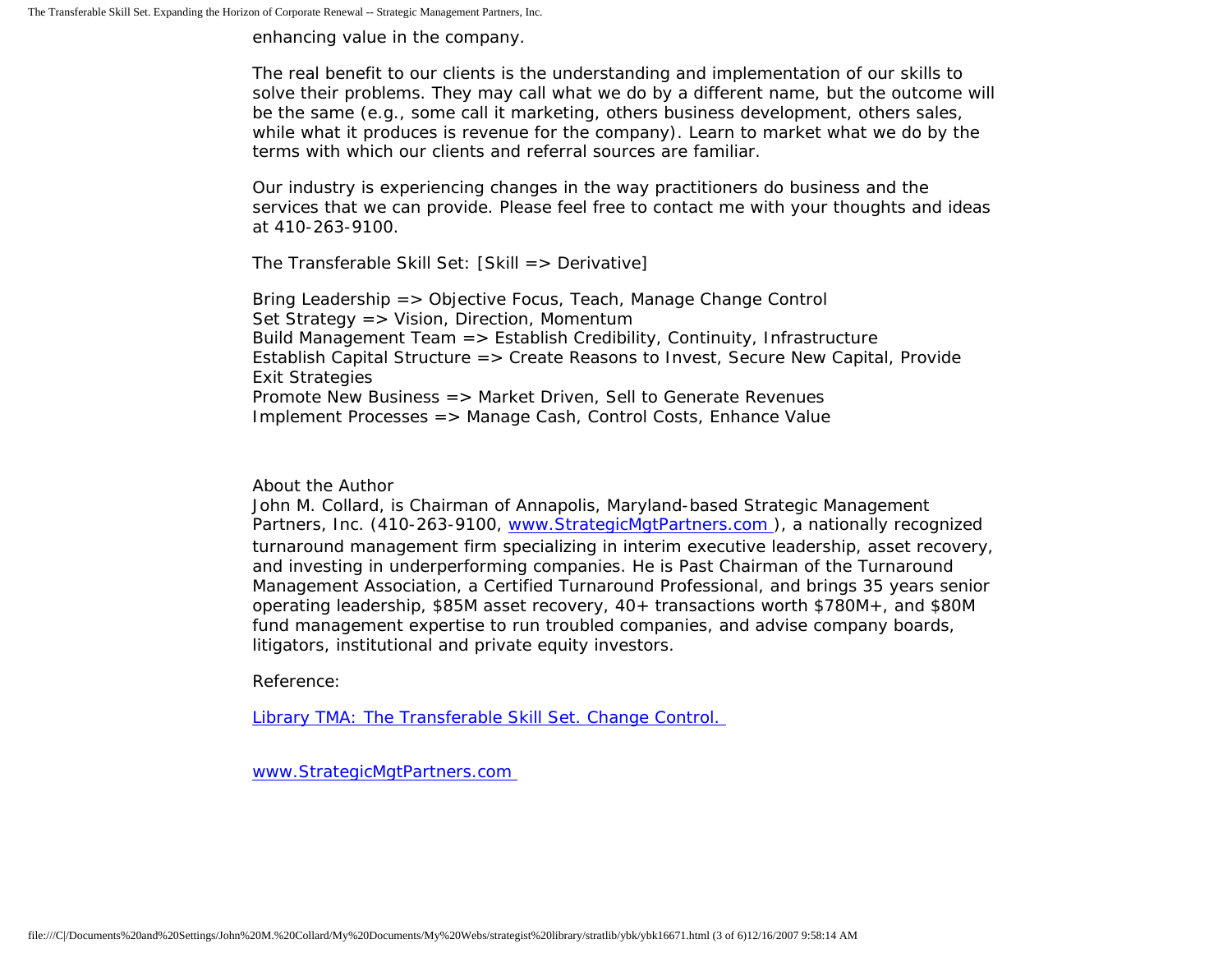The Transferable Skill Set. Expanding the Horizon of Corporate Renewal -- Strategic Management Partners, Inc.

John M. Collard (Strategist@aol.com) Chairman Strategic Management Partners, Inc. 522 Horn Point Drive Annapolis, MD 21403 Phone : 410-263-9100 Fax : 410-263-6094

[www.StrategicMgtPartners.com](http://www.strategicmgtpartners.com/)

More Information [The Transferable Skill Set. Expanding the Horizon of Corporate](http://www.turnaround.org/news/letter.asp?objectID=2045) [Renewal.](http://www.turnaround.org/news/letter.asp?objectID=2045)



[Ask a question with InterviewNetS](http://www.expertclick.com/expertClick/contact/default.cfm?GroupID=1016)M

## **Other experts on these topics:**

- **1. [Management](http://www.expertclick.com/search/default.cfm?SearchCriteria=Management)**
- **2. [Leadership](http://www.expertclick.com/search/default.cfm?SearchCriteria=Leadership)**
- **3. [Planning](http://www.expertclick.com/search/default.cfm?SearchCriteria=Planning)**
- **4. [Invest](http://www.expertclick.com/search/default.cfm?SearchCriteria=Invest)**
- **5. [Strategy](http://www.expertclick.com/search/default.cfm?SearchCriteria=Strategy)**
- **6. [Small Business](http://www.expertclick.com/search/default.cfm?SearchCriteria=Small Business)**
- **7. [Strategic Planning](http://www.expertclick.com/search/default.cfm?SearchCriteria=Strategic Planning)**
- **8. [Advisor](http://www.expertclick.com/search/default.cfm?SearchCriteria=Advisor)**
- **9. [Valuation](http://www.expertclick.com/search/default.cfm?SearchCriteria=Valuation)**
- **10. [Transition](http://www.expertclick.com/search/default.cfm?SearchCriteria=Transition)**
- **11. [Value](http://www.expertclick.com/search/default.cfm?SearchCriteria=Value)**
- **12. [Bankruptcy](http://www.expertclick.com/search/default.cfm?SearchCriteria=Bankruptcy)**
- **13. [Crisis Management](http://www.expertclick.com/search/default.cfm?SearchCriteria=Crisis Management)**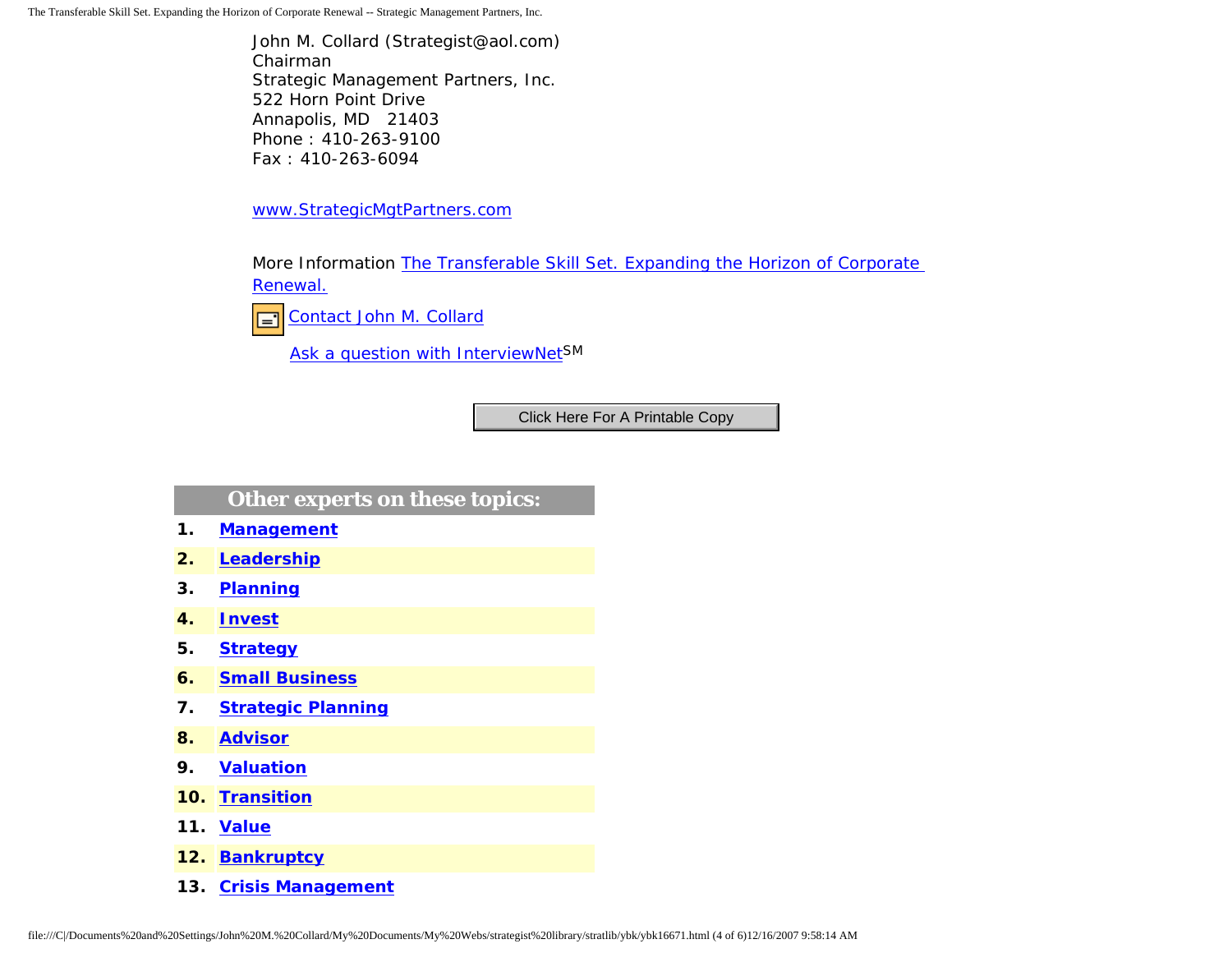- **14. [Governance](http://www.expertclick.com/search/default.cfm?SearchCriteria=Governance)**
- **15. [Investment Management](http://www.expertclick.com/search/default.cfm?SearchCriteria=Investment Management)**
- **16. [CEO Effectiveness](http://www.expertclick.com/search/default.cfm?SearchCriteria=CEO Effectiveness)**
- **17. [Executive Leadership](http://www.expertclick.com/search/default.cfm?SearchCriteria=Executive Leadership)**
- **18. [Turnaround](http://www.expertclick.com/search/default.cfm?SearchCriteria=Turnaround)**
- **19. [Corporate Change](http://www.expertclick.com/search/default.cfm?SearchCriteria=Corporate Change)**
- **20. [Ethical Issues/Management](http://www.expertclick.com/search/default.cfm?SearchCriteria=Ethical Issues/Management)**
- **21. [Startup](http://www.expertclick.com/search/default.cfm?SearchCriteria=Startup)**
- **22. [Corporate Restructuring](http://www.expertclick.com/search/default.cfm?SearchCriteria=Corporate Restructuring)**
- **23. [Executive Transition](http://www.expertclick.com/search/default.cfm?SearchCriteria=Executive Transition)**
- **24. [Turnaround Management](http://www.expertclick.com/search/default.cfm?SearchCriteria=Turnaround Management)**
- **25. [Venture Capital](http://www.expertclick.com/search/default.cfm?SearchCriteria=Venture Capital)**
- **26. [Asset Recovery](http://www.expertclick.com/search/default.cfm?SearchCriteria=Asset Recovery)**
- **27. [Corporate Renewal](http://www.expertclick.com/search/default.cfm?SearchCriteria=Corporate Renewal)**
- **28. [Bank Portfolio Management](http://www.expertclick.com/search/default.cfm?SearchCriteria=Bank Portfolio Management)**
- **29. [Bankruptcy Avoidance](http://www.expertclick.com/search/default.cfm?SearchCriteria=Bankruptcy Avoidance)**
- **30. [Chief Executive Officers](http://www.expertclick.com/search/default.cfm?SearchCriteria=Chief Executive Officers)**
- **31. [Leadership Management](http://www.expertclick.com/search/default.cfm?SearchCriteria=Leadership Management)**
- **32. [Reposition](http://www.expertclick.com/search/default.cfm?SearchCriteria=Reposition)**
- **33. [Systems Integration](http://www.expertclick.com/search/default.cfm?SearchCriteria=Systems Integration)**
- **34. [Bankruptcy Re-Organization](http://www.expertclick.com/search/default.cfm?SearchCriteria=Bankruptcy Re-Organization)**
- **35. [Equity Capital](http://www.expertclick.com/search/default.cfm?SearchCriteria=Equity Capital)**
- **36. [Equity Investing](http://www.expertclick.com/search/default.cfm?SearchCriteria=Equity Investing)**
- **37. [Investing Investments](http://www.expertclick.com/search/default.cfm?SearchCriteria=Investing Investments)**
- **38. [Troubled Companies](http://www.expertclick.com/search/default.cfm?SearchCriteria=Troubled Companies)**
- **39. [Underperforming](http://www.expertclick.com/search/default.cfm?SearchCriteria=Underperforming)**

**Click to find more Experts on these topics**